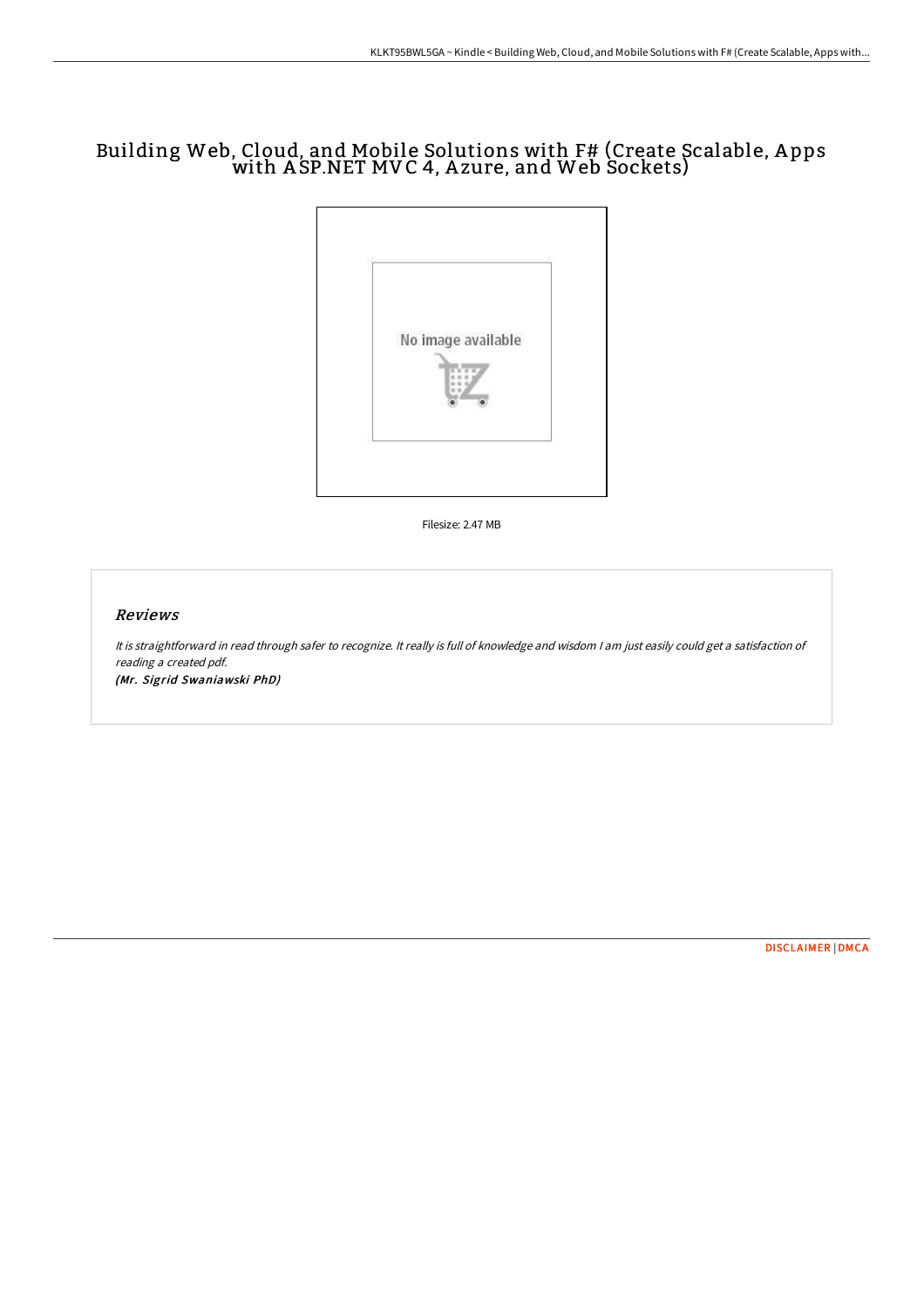# BUILDING WEB, CLOUD, AND MOBILE SOLUTIONS WITH F# (CREATE SCALABLE, APPS WITH ASP.NET MVC 4, AZURE, AND WEB SOCKETS)



To get Building Web, Cloud, and Mobile Solutions with F# (Create Scalable, Apps with ASP.NET MVC 4, Azure, and Web Sockets) PDF, remember to click the button beneath and save the ebook or have accessibility to additional information which might be related to BUILDING WEB, CLOUD, AND MOBILE SOLUTIONS WITH F# (CREATE SCALABLE, APPS WITH ASP.NET MVC 4, AZURE, AND WEB SOCKETS) book.

Shroff Publishers & Distributors Pvt. Ltd., 2013. Softcover. Book Condition: New. Learn how to build key aspects of web, cloud, and mobile solutions by combining F# with various NET and open source technologies. With helpful examples, this hands-on book shows you how to tackle concurrency, asynchrony, and other server-side challenges. You?ll quickly learn how to be productive with F#, whether you want to integrate the language into your existing web application or use it to create the next Twitter. If you?re a mid- to senior-level NET programmer, you?ll discover how this expressive functional-first language helps you write robust, maintainable, and reusable solutions that scale easily and target multiple devices. Use F# with ASP NET MVC, ASP NET Web API, WCF, Windows Azure, HTML5, CSS3, jOuery Mobile, and other tools Build next-generation ASP NET MVC 4 web applications, using F# to do the heavy lifting on the server Create WCF SOAP and HTTP web services Develop F# web applications and services that run on Windows Azure Build scalable solutions that allow reuse by mobile and web front-ends Use F# with the WebSharper and Pit frameworks to build end-to-end web stacks Printed Pages: 196.

A Read Building Web, Cloud, and Mobile [Solutions](http://digilib.live/building-web-cloud-and-mobile-solutions-with-f-c.html) with F# (Create Scalable, Apps with ASP.NET MVC 4, Azure, and Web Sockets) Online

[Download](http://digilib.live/building-web-cloud-and-mobile-solutions-with-f-c.html) PDF Building Web, Cloud, and Mobile Solutions with F# (Create Scalable, Apps with ASP.NET MVC 4, Azure, and Web Sockets)